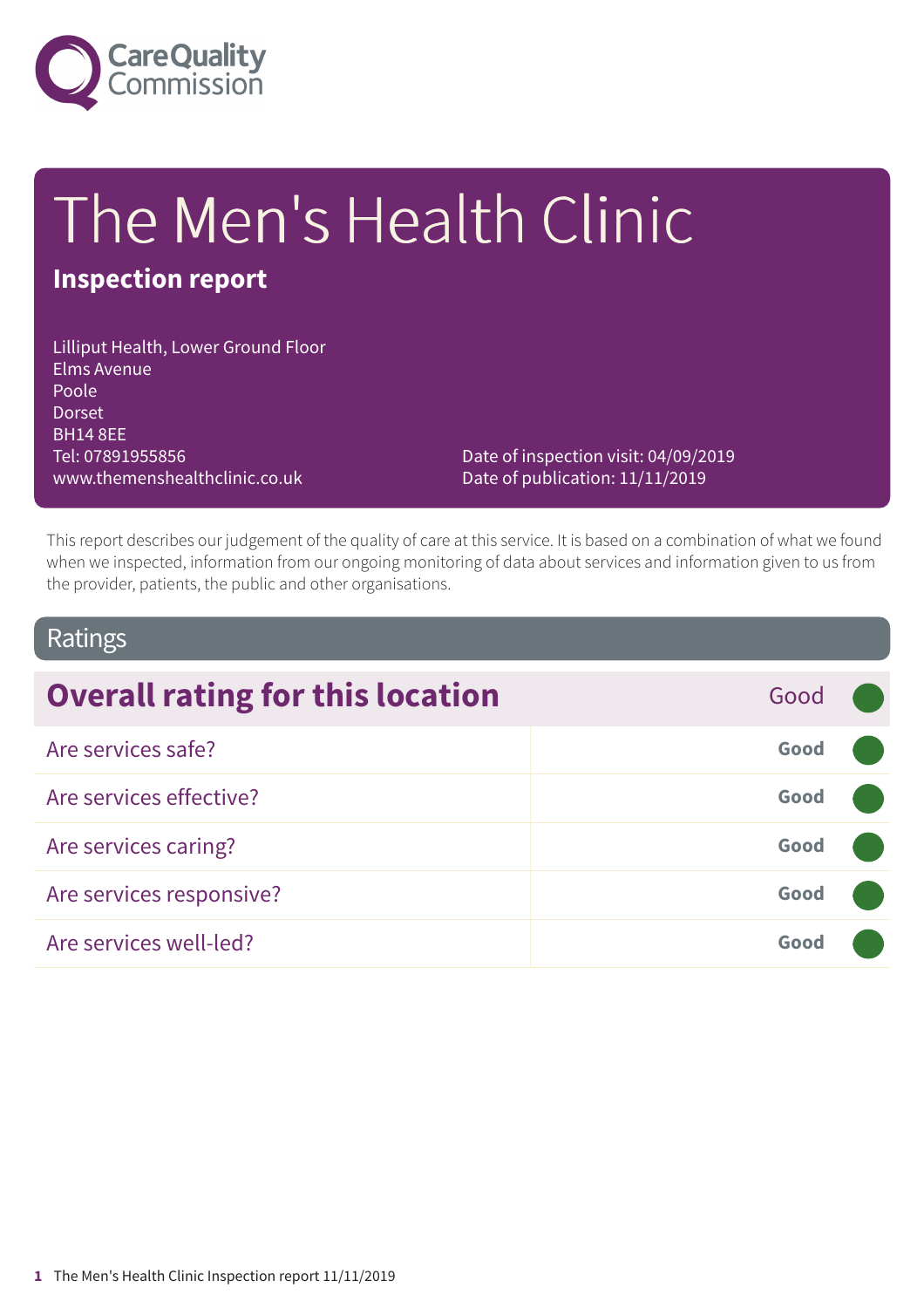# Overall summary

**This service is rated as** Good **overall.** (Previous

inspection) October 2018– not rated.

The key questions are rated as:

Are services safe? – Good

Are services effective? – Good

Are services caring? – Good

Are services responsive? – Good

Are services well-led? – Good

We carried out an announced comprehensive at The Men's Health Clinic as part of our inspection programme.

We carried out this inspection under Section 60 of the Health and Social Care Act 2008 as part of our regulatory functions. This inspection was planned to check whether the service was meeting the legal requirements and regulations associated with the Health and Social Care Act 2008.

This service is registered with the Care Quality Commission (CQC) under the Health and Social Care Act 2008 in respect of some, but not all, of the services it provides. There are some exemptions from regulation by CQC which relate to particular types of service and these are set out in Schedule 2 of The Health and Social Care Act 2008 (Regulated Activities) Regulations 2014.

The service is registered for the provision of treatment and advice by a medical practitioner. The primary aim of the clinic is to support and treat males with low testosterone levels through testosterone deficiency syndrome (TDS) and provide testosterone replacement therapy (TRT) where needed.

The Medical Director is the registered manager. A registered manager is a person who is registered with the Care Quality Commission to manage the service. Like registered providers, they are 'registered persons'. Registered persons have legal responsibility for meeting the requirements in the Health and Social Care Act 2008 and associated Regulations about how the service is run.

We reviewed a sample of 89 feedback emails provided on the day of inspection and spoke with one client. Feedback was positive, describing the service as being professional, caring and informative. Clients stated they were given information to allow for an informed decision and details of what the treatments would include

#### **Our key findings were:**

- Staff had the relevant skills, knowledge and experience to deliver the care and treatment offered by the service.
- Medicines and emergency equipment were safely managed.
- The service was offered on a private, fee paying basis only.
- The practice had facilities and was well equipped to treat patients and meet their needs.
- Patients received full and detailed explanations and costs of any treatment options.
- The service had systems in place to identify, investigate and learn from incidents relating to the safety of patients and staff members.
- There were effective governance processes in place.
- There was an infection prevention and control policy; and procedures were in place to reduce the risk and spread of infection.
- There were clear systems in place to receive, manage and learn from complaints.

#### **Dr Rosie Benneyworth BM BS BMedSci MRCGP**

Chief Inspector of Primary Medical Services and Integrated Care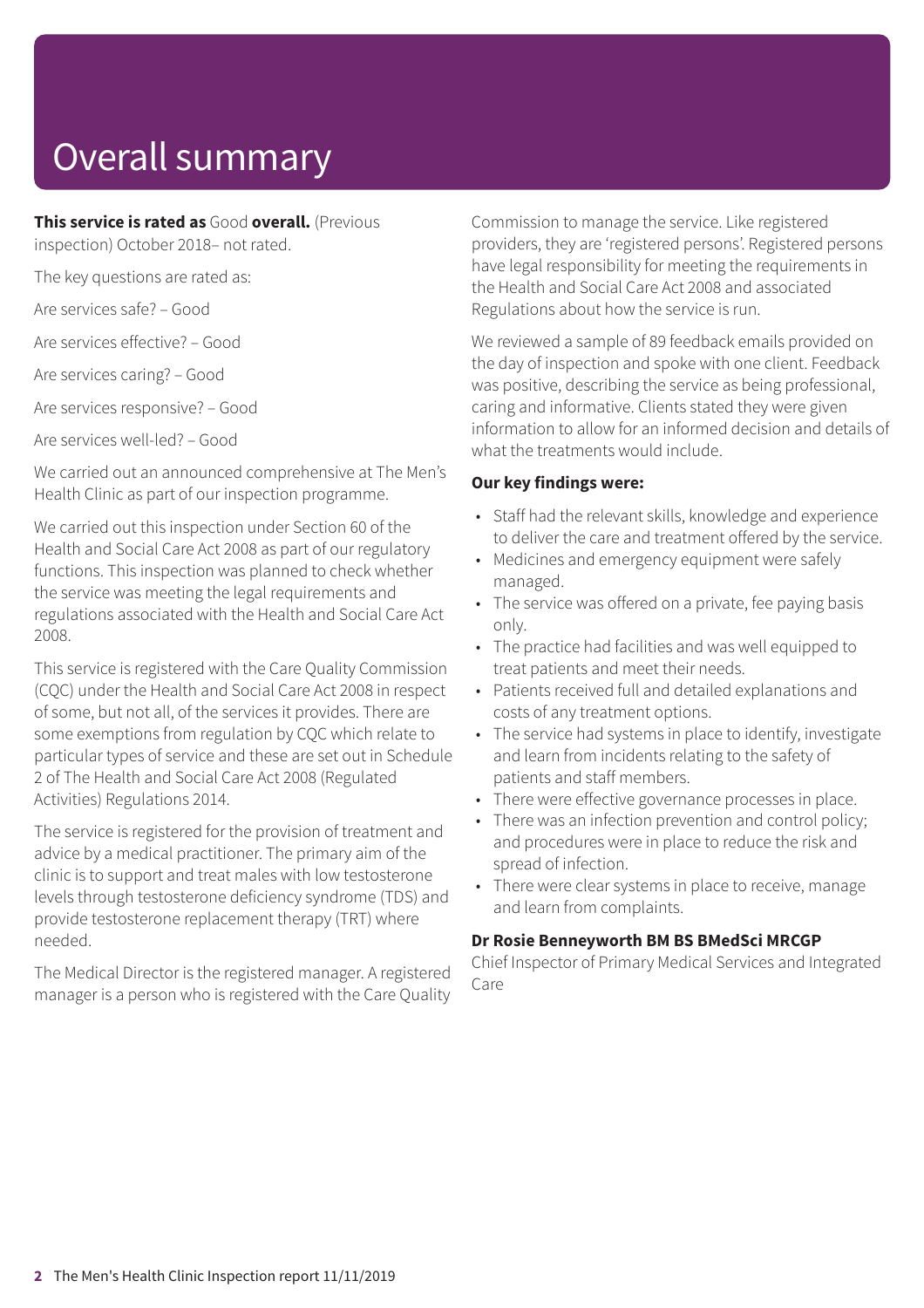### Our inspection team

Our inspection team was led by a CQC lead inspector**.** The team included a GP specialist adviser.

### **Background to The Men's Health Clinic**

The Men' Health Clinic is a private fee-paying preventative health clinic primarily for men over the age of 30 years located at The Men's Health Clinic, 9-10 Longham Business Park, 168 Ringwood Road, Ferndown, Dorset, BH22 9BU. The building is new and purposely designed to offer the services.

The clinic is open on Monday to Friday between the hours of 8:30am and 1:30pm. Patients have the option of being seen at the clinic or at home on special request. Follow up appointments are also available through skype.

The clinic provides the regulated activities of: Treatment of disease, disorder or injury and diagnostics and screening. Further information about the service can be found at www.themenshealthclinic.co.uk.

The clinic was set up in January 2016. Its primary focus is diagnosing male hypogonadism and treating men with Testosterone Replacement Therapy where indicated. They also provide diagnostic services for nutritional deficiencies to provide a more holistic approach to patient care. Their focus is on prevention rather than cure so that men can lead both active and healthy lifestyles.

The service is led by two directors, a General Practitioner and a co-director. The provider/director of the company also has post graduate diplomas in Fitness & personal training. He is also a member of the British, European and International Societies of Sexual Medicine and The Society for The Study of Androgen Deficiency.

Our inspection team was led by a CQC lead inspector and a GP specialised advisor. The methods that were used at this inspection included speaking with the provider, interviewing staff, observations and review of documents.

To get to the heart of patients' experiences of care and treatment, we always ask the following five questions:

- Is it safe?
- Is it effective?
- Is it caring?
- Is it responsive to people's needs?
- Is it well-led?

These questions therefore formed the framework for the areas we looked at during the inspection*.*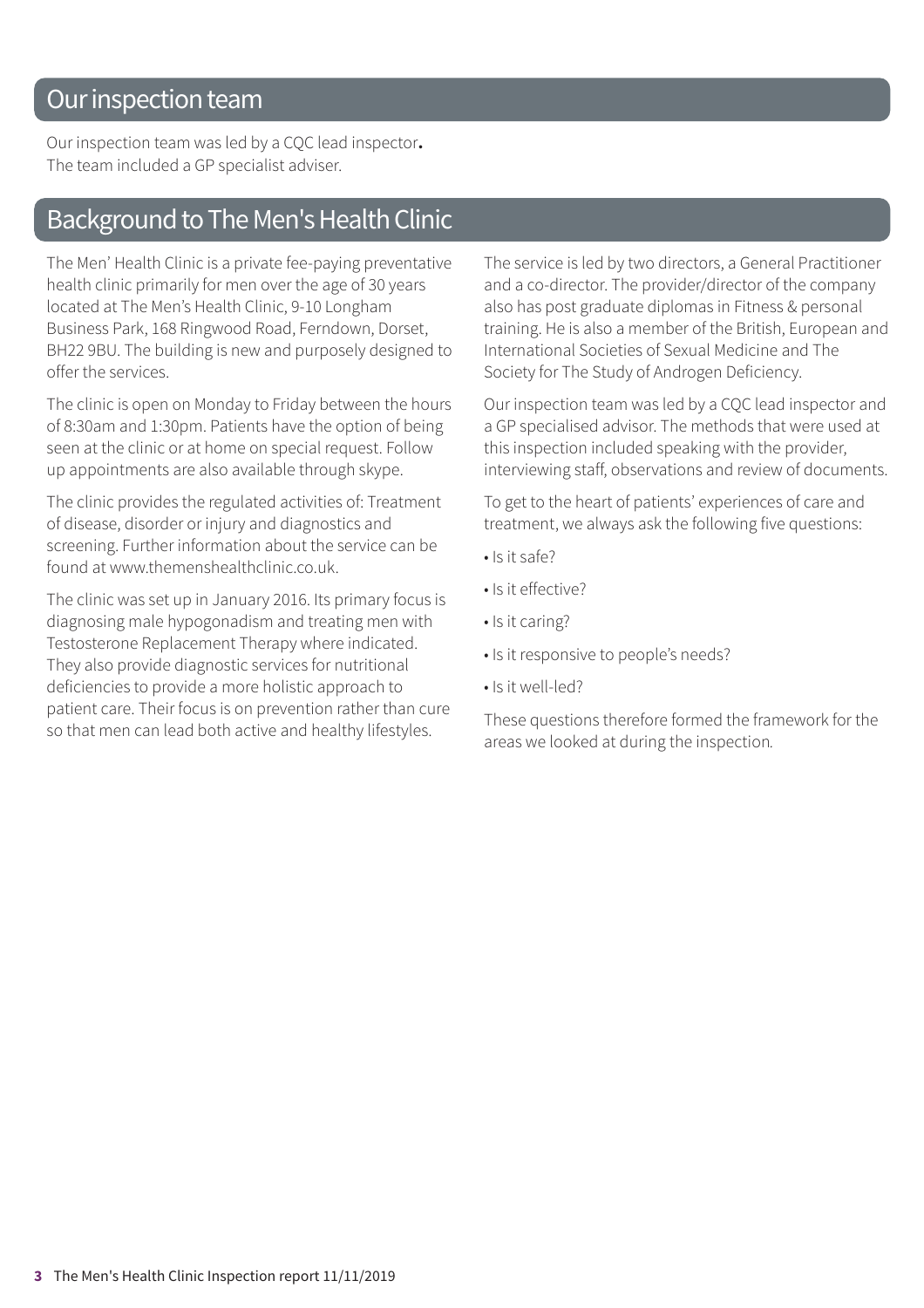# Are services safe?

#### **We rated safe as Good because:**

#### **Safety systems and processes**

The clinic had systems, processes and practices in place to minimise risks to client safety**.**

- Arrangements for safeguarding reflected relevant legislation and local requirements. For example, the medical director had been trained to adult safeguarding level three.
- Both the directors and the receptionist had a completed Disclosure and Barring Service (DBS) check. (DBS checks identify whether a person has a criminal record or is on an official list of people barred from working in roles where they may have contact with children or persons who may be vulnerable).
- The premises were maintained to high standards of cleanliness and hygiene. Clients commented that the practice appeared hygienic and clean. Single use equipment was used, and we saw appropriate systems were in place for clinical waste disposal.
- Infection control measures were in place to reduce the risk and spread of infection. We inspected the consultation rooms and waiting areas which were clean and were in good overall condition.
- The provider carried out appropriate environmental risk assessments, which took into account the profile of people using the service and those who may be accompanying them.

#### **Risks to customers**

There were systems to assess, monitor and manage risks to client safety.

- Staff understood their responsibilities to manage emergencies and to recognise those in need of urgent medical attention.
- There were suitable medicines and equipment, for example a defibrillator and oxygen, to deal with medical emergencies which were stored appropriately and checked regularly.
- All staff had received basic life support training.
- The provider had employer's liability insurance cover and clinicians had medical indemnity insurance in place. The medical director was registered on the General Medical Council and performers list.

#### **Information to deliver safe care and treatment**

• The clinic had appropriate systems in place to assure the identity and consent of patients using the service. New patients undertook a range of blood tests and completion of health questionnaires to direct the medical director to identify the most appropriate course of treatment. Details of the clients registered GP were recorded to be used in the event of emergency situations.

#### **Safe and appropriate use of medicines**

The arrangements for managing medicines, including emergency medicines in the service minimised risks to patient safety (including obtaining, prescribing, recording, handling, storing, security and disposal).

- The systems and arrangements for managing medicines, controlled drugs, emergency medicines and equipment minimised risks. The service kept prescription stationery securely and monitored its use.
- Medicines used were prescribed privately on a template and printed or emailed to clients as necessary.
- Overall prescribing for the service appeared appropriate. Some medicines prescribed were not as per current guidelines set by the British Society of Sexual Medicine (BSSM). Other medicines prescribed were prescribed off licence to manage associated symptoms. This meant that they were being used outside the scope of the manufacturer's guidelines but appropriate for this client group. All these risks were explained to the clients as well as written guidance provided in an information pack and written consent was obtained for their use.

#### **Lessons learned and improvements made**

The service learned and made improvements when things went wrong.

- There was a system for recording and acting on significant events. Staff understood their duty to raise concerns and report incidents and near misses and supported them when they did so.
- There were adequate systems for reviewing and investigating when things went wrong. The service learned, and shared lessons identified themes and took action to improve safety in the service. For example, it was found that a medicine used for treatment would show signs of crystallisation if subjected to a lower temperature. The providers contacted the manufacturer and found the medicine could be warmed without a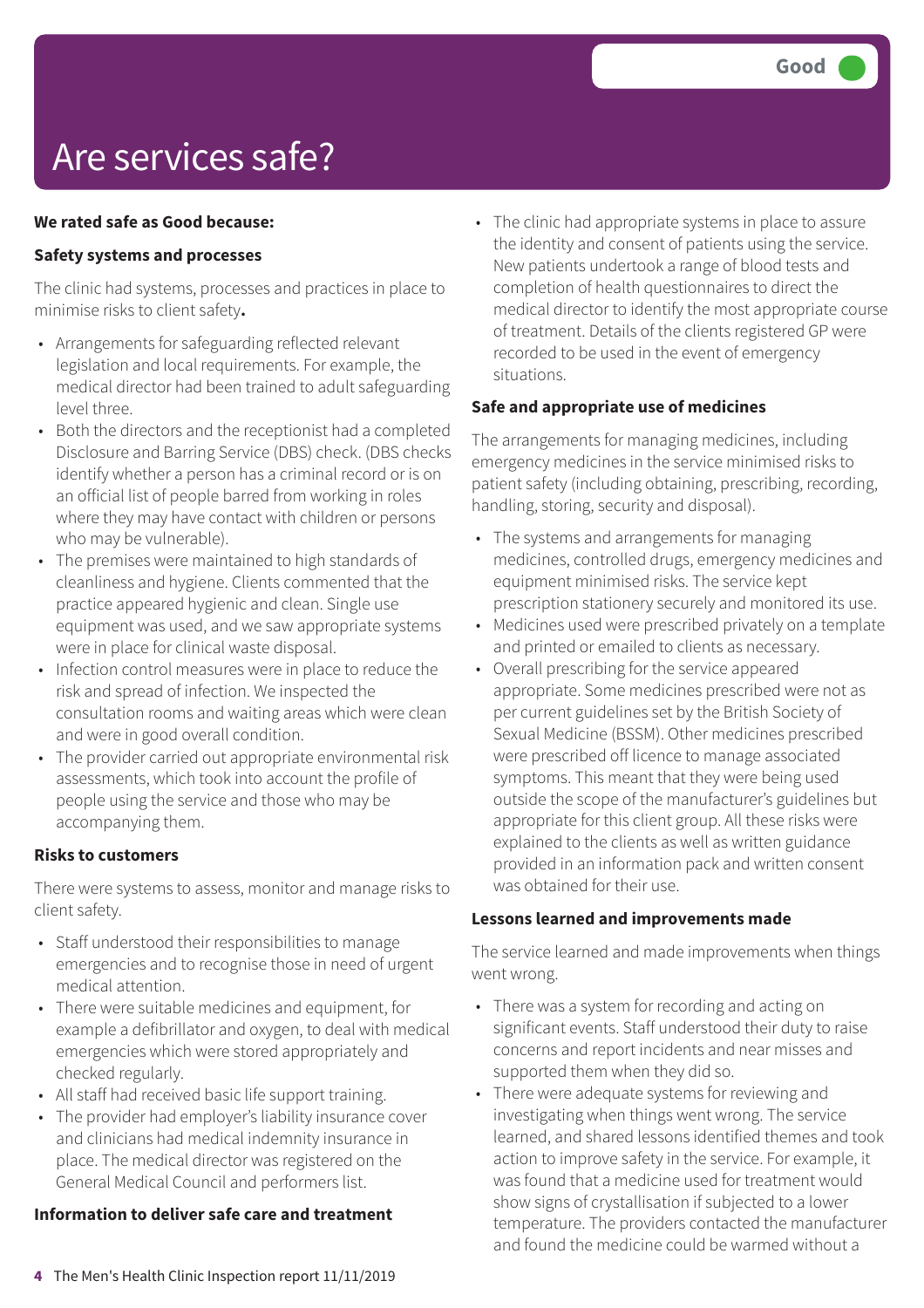### Are services safe?

negative effect. To ensure further stability for the medicines they sourced neoprene pouches that retained good chemical stability and maintained flexibility over a wide temperature range.

• The provider encouraged a culture of openness and honesty. Should unexpected or unintended safety

incidents occur there were processes and policies in place which showed the clinic would give affected people reasonable support, truthful information and a verbal or written apology.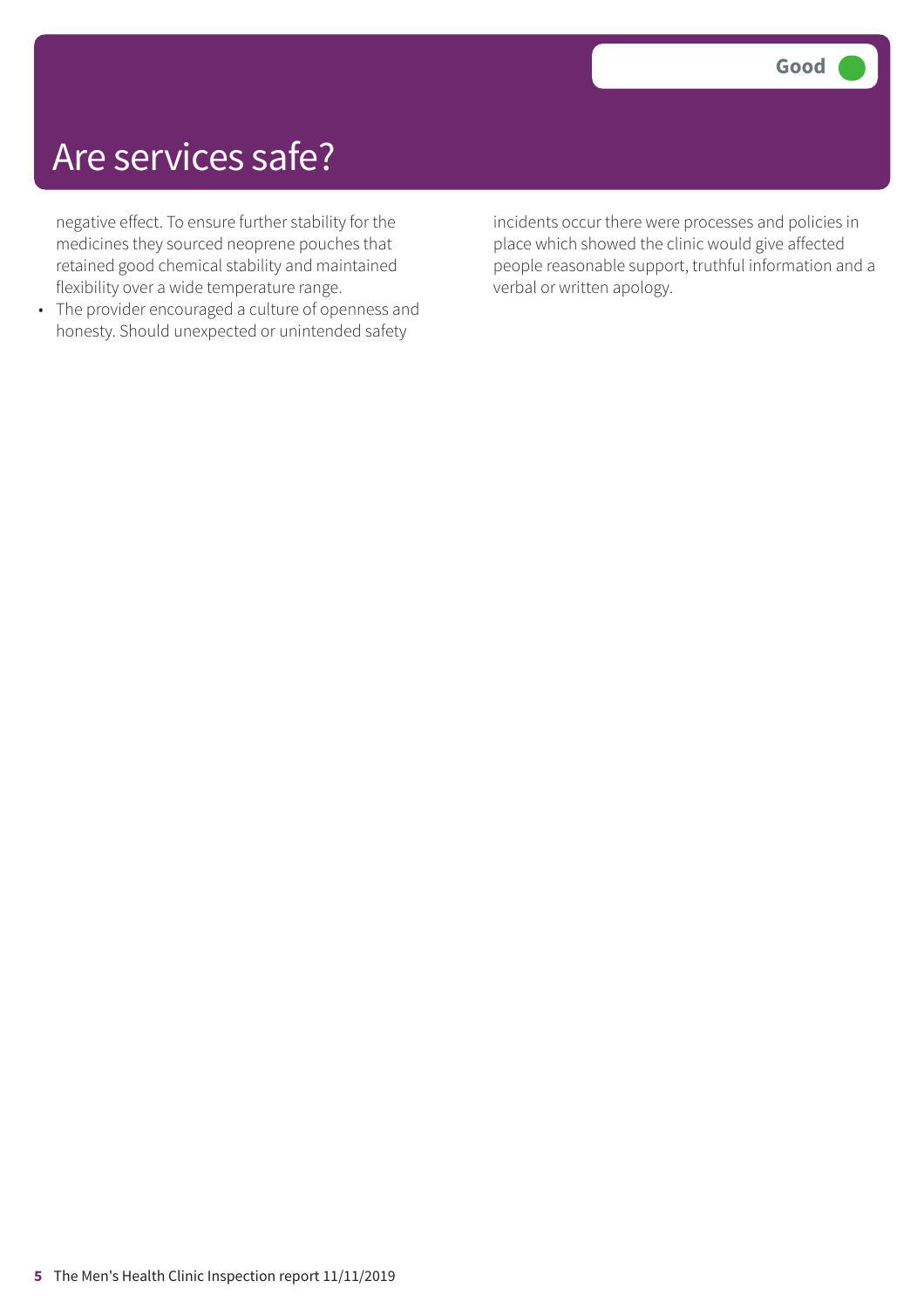### Are services effective?

#### **We rated effective as Good because:**

#### **Effective needs assessment, care and treatment**

- Clients who used the service had an initial face to face consultation where a detailed medical history was taken, blood investigations performed and a physical examination undertaken. Since our last inspection, an additional testing mechanism had been put in place to monitor progress with other physiological parameters that can be improved through treatment. Clients were also provided with detailed information regarding the treatment options available. Dependant on these results, a further consultation took place to again review treatment options. Signed consent forms were completed and patients were supplied with their treatment after being shown how to self administer their medicine.
- Clients had to attend further consultations, either face to face or through skype at four to five weeks ten to eleven weeks and then six monthly. For each of these reviews blood tests were required and these could be undertaken in the clinic or through a third party provider.
- All clients had contact details for the provider and were encouraged to contact them if there were any concerns.
- We saw the provider told us they received safety alerts from the Medicines and Healthcare Products Regulatory Agency (MHRA) and acted on them where relevant.

#### **Monitoring care and treatment**

#### **The service was actively involved in quality improvement activity**.

• At our inspection in October 2018 we found clinical audit had yet to be undertaken. At this inspection we found the service monitored their service through the use of audits. For example, blood tests were audited to ensure that results were reviewed in a timely manner and an audit of client records had been audited to ensure a blood pressure reading had been recorded during consultation. A second audit was yet to be repeated.

#### **Effective staffing**

• The service was led by two directors, and they kept up to date through training and professional membership in their specialist fields. They had medical indemnity cover and were registered on the professional registers. For example, the General Medical Council. They had completed mandatory training in subjects including basic life support, safeguarding and fire safety.

#### **Coordinating patient care and information sharing**

Staff worked together, and worked well with other organisations, to deliver effective care and treatment.

- We found that staff sought clients' consent to care and treatment in line with legislation and guidance.
- Before providing treatment, doctors at the service ensured they had adequate knowledge of the patient's health, any relevant test results and their medicines history. We saw examples of patients being signposted to more suitable sources of treatment where this information was not available to ensure safe care and treatment.
- The provider had developed protocols and procedures to ensure that consent for procedures and treatment were obtained and documented. Consent forms were bespoke to each treatment and contained detailed information on the benefits and risks associated with the treatment.
- All patients were asked for consent to share details of their consultation and any medicines prescribed with their registered GP on each occasion they used the service.

#### **Consent to care and treatment**

The service obtained consent to care and treatment in line with legislation and guidance.

- Staff understood the requirements of legislation and guidance when considering consent and decision making.
- Staff supported clients to make decisions. Where appropriate, they assessed and recorded a client's mental capacity to make a decision.
- The service monitored the process for seeking consent appropriately.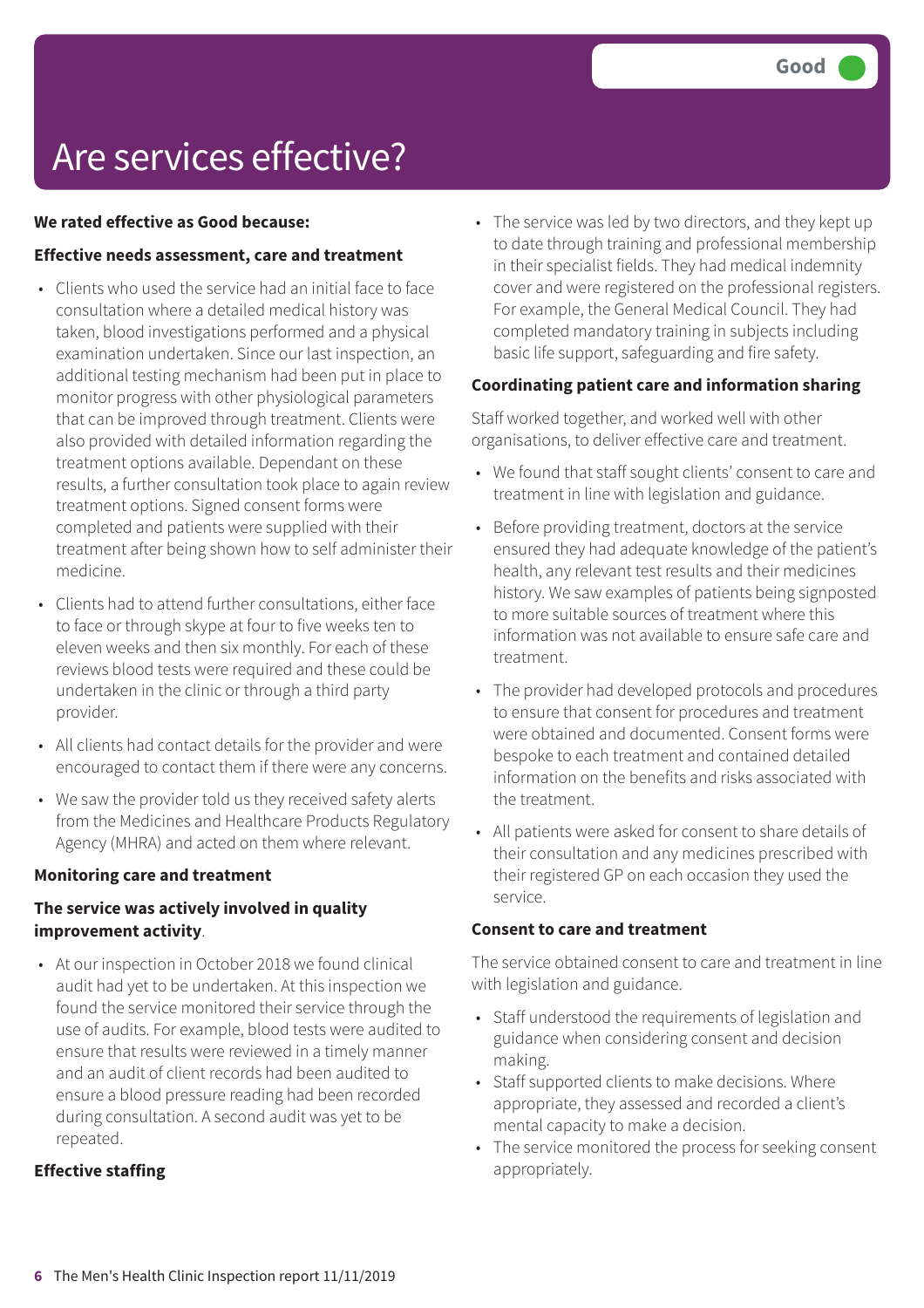# Are services caring?

#### **We rated caring as Good because:**

#### **Kindness, respect and compassion**

Staff treated patients with kindness, respect and compassion.

• The service demonstrated a good understanding of the personal needs of their clients. Treatment offered by the service addressed issues around sexuality and we saw that the dignity and privacy of patients was fundamental to the provider's approach. This was reflected in the client feedback received on our inspection.

#### **Involvement in decisions about care and treatment**

Staff helped patients to be involved in decisions about care and treatment.

• The provider ensured that clinical consultations were thorough. Clients told us that they that they felt listened to and supported by staff and had sufficient time during consultations to make an informed decision about the choice of treatment available to them. They felt fully involved in treatment options. Feedback on emails confirmed these findings.

#### **Privacy and Dignity**

The service respected respect patients' privacy and dignity.

- Staff recognised the importance of people's dignity and respect.
- Staff knew that if patients wanted to discuss sensitive issues or appeared distressed they could offer them a private room to discuss their needs.
- Doors were closed and locked during consultations to maintain privacy and dignity when physical examinations were taking place and conversations taking place in these rooms could not be overheard.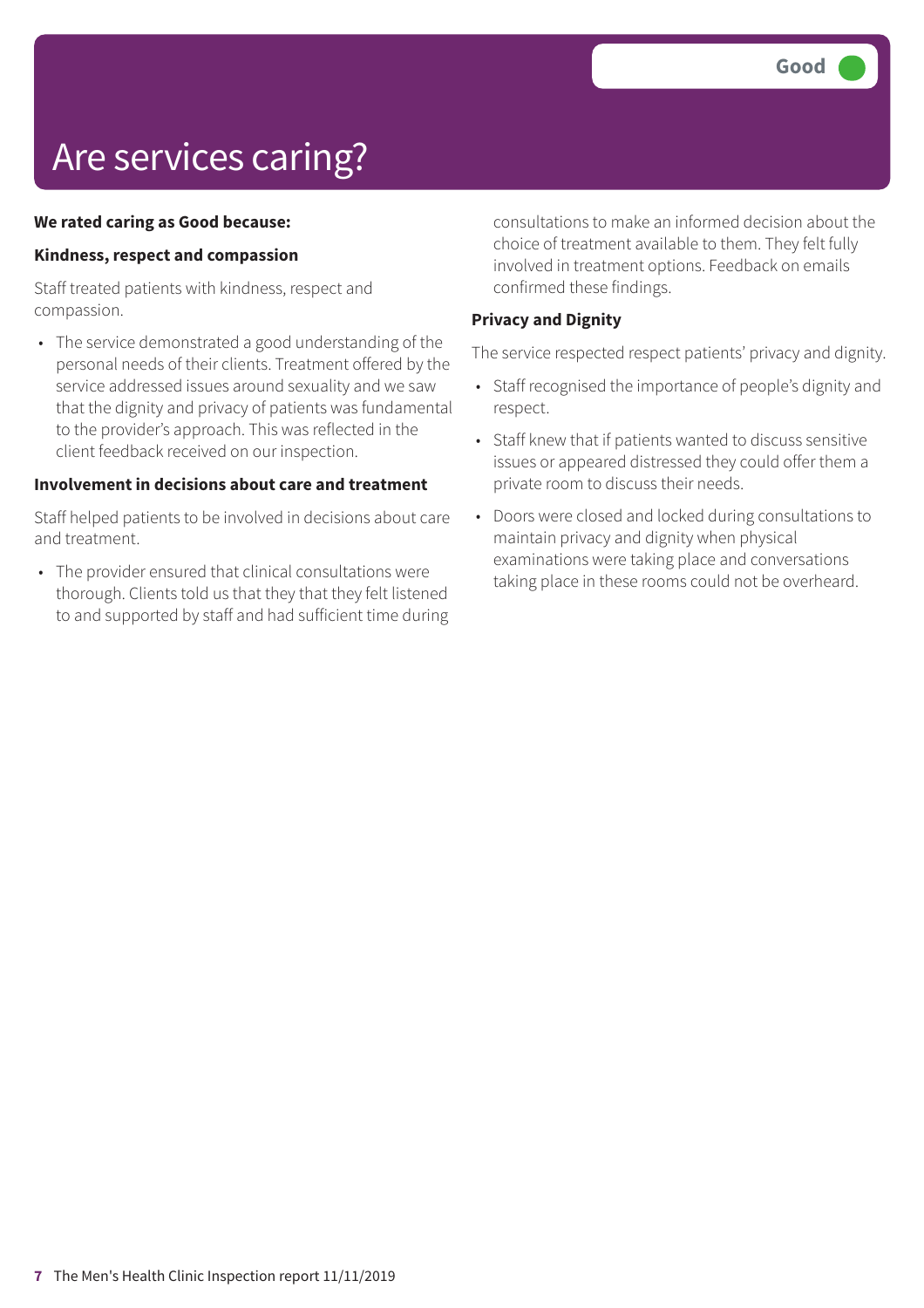### Are services responsive to people's needs?

#### **We rated responsive as Good because:**

#### **Responding to and meeting people's needs**

- The service was offered on a private, self-referral fee-paying basis. Men who chose to use the service were screened to ensure they could potentially benefit from treatment. The service demonstrated to us on the day of inspection that they understood the needs of their clients and had developed services to meet those needs.
- The facilities and premises were a newly built and appropriate for the services delivered.
- Reasonable adjustments had been made so that people in vulnerable circumstances could access and use services on an equal basis to others for example by arrangement the provider could visit clients in their own homes.
- The service had developed a range of information and support resources which were available to clients.
- The website for the service was comprehensive and informative.
- The service had a closed Facebook group to assist and support clients.

#### **Timely access to the service**

• The service operated Monday to Friday between 8:30am and 1:30pm, and patients were also able to access appointments in a way that was convenient to them rather than there being fixed opening times. Consultations were face to face, through skype or in the patient's home. This was confirmed in the CQC patient feedback we received.

#### **Listening and learning from concerns and complaints**

The service had a complaints policy in place and information relating to making a complaint was displayed prominently on their website and in the initial introductory pack. We discussed the complaint handling with the service although no complaints had been received.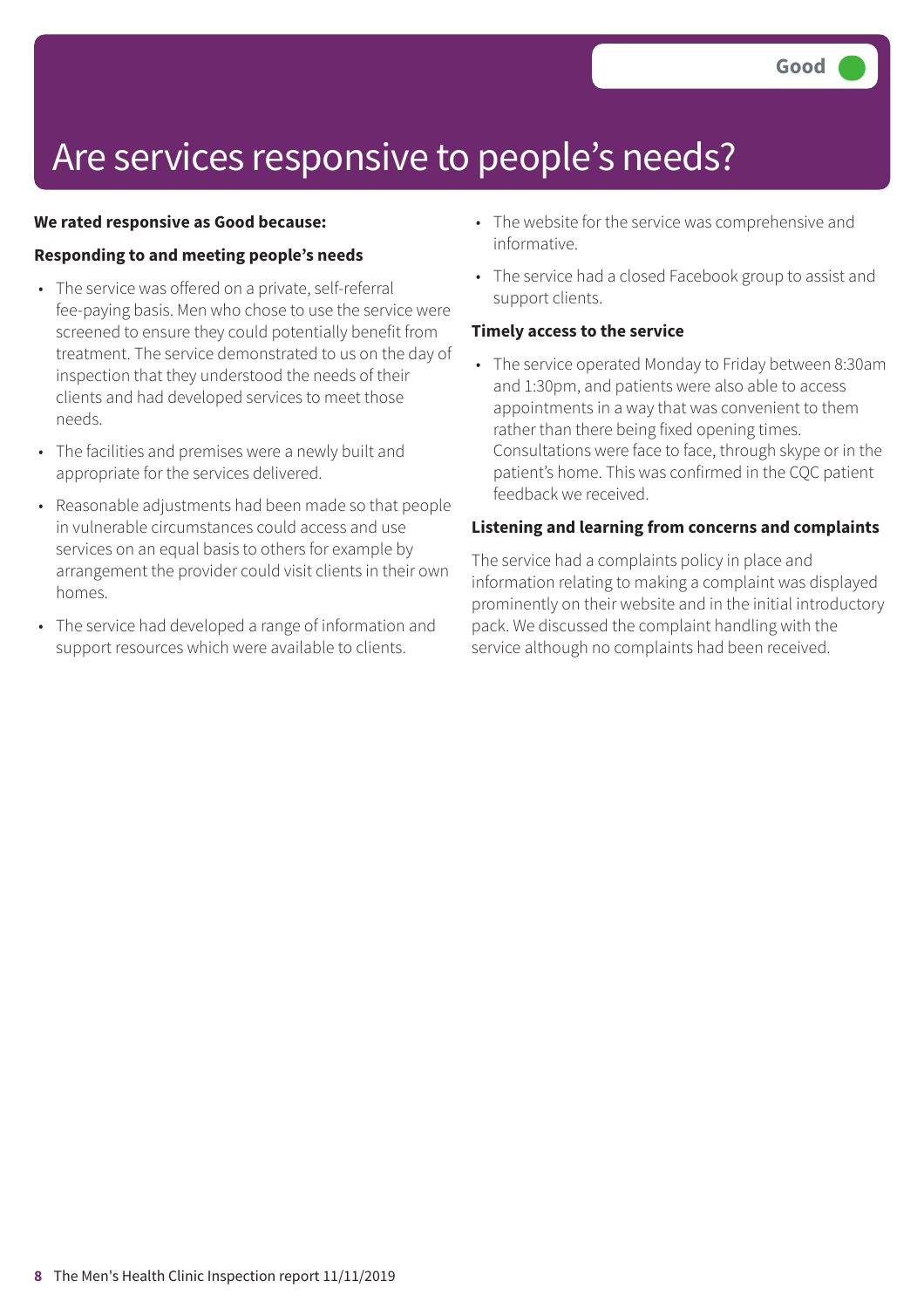# Are services well-led?

#### **We rated well-led as Good because:**

#### **Leadership capacity and capability;**

Leaders had the capacity and skills to deliver high-quality, sustainable care.

- Leaders were knowledgeable about issues and priorities relating to the quality and future of services. They understood the challenges and were addressing them.
- Leaders were visible and approachable. They worked closely with staff and others to make sure they prioritised compassionate and inclusive leadership.

#### **Vision and strategy**

The service had a clear vision and credible strategy to deliver high quality care and promote good outcomes for patients.

- The practice had a clear vision to deliver high quality care and promote good outcomes for clients. When we discussed this patient centred approach with staff on the day of inspection it was clear that they understood and accepted this and the values that underpinned it.
- The service monitored progress against delivery of the strategy.

#### **Culture**

#### **The service had a culture of high-quality sustainable care.**

- Staff felt respected, supported and valued. They were proud to work for the service.
- The service focused on the needs of clients.
- Leaders and managers acted on behaviour and performance inconsistent with the vision and values.
- Openness, honesty and transparency were demonstrated when responding to incidents The provider was aware of and had systems to ensure compliance with the requirements of the duty of candour.
- There were processes for providing all staff with the development they need. This included appraisal and career development conversations. Staff were supported to meet the requirements of professional revalidation where necessary. Staff were considered as valued members of the team. They were given protected time for professional development and evaluation of their work.

• There was a strong emphasis on the safety and well-being of all staff.

#### **Governance arrangements**

There were clear responsibilities, roles and systems of accountability to support good governance and management**.**

- The service had a governance framework in place, which supported the delivery of quality care. This outlined the structures and procedures in place and ensured that both directors were of their own roles and responsibilities.
- Service specific policies and protocols had been developed and implemented and were accessible in paper or electronic formats. All the policies viewed were current and reflected the services being delivered.
- Leaders had established proper policies, procedures and activities to ensure safety and assured themselves that they were operating as intended.

#### **Managing risks, issues and performance**

There were clear and effective processes for managing risks, issues and performance.

- There was an effective, process to identify, understand, monitor and address current and future risks including risks to client safety.
- The service had processes to manage current and future performance. Performance of clinical staff could be demonstrated through audit of their consultations, and prescribing decisions. Leaders had oversight of safety alerts, incidents, and complaints.
- The provider had plans in place and had trained staff for major incidents.

#### **Appropriate and accurate information**

#### **The service acted on appropriate and accurate information.**

- Quality and operational information was used to ensure and improve performance. Performance information was combined with the views of clients.
- Quality and sustainability were discussed in relevant meetings where all staff had sufficient access to information.
- The service used performance information which was reported and monitored and management and staff were held to account